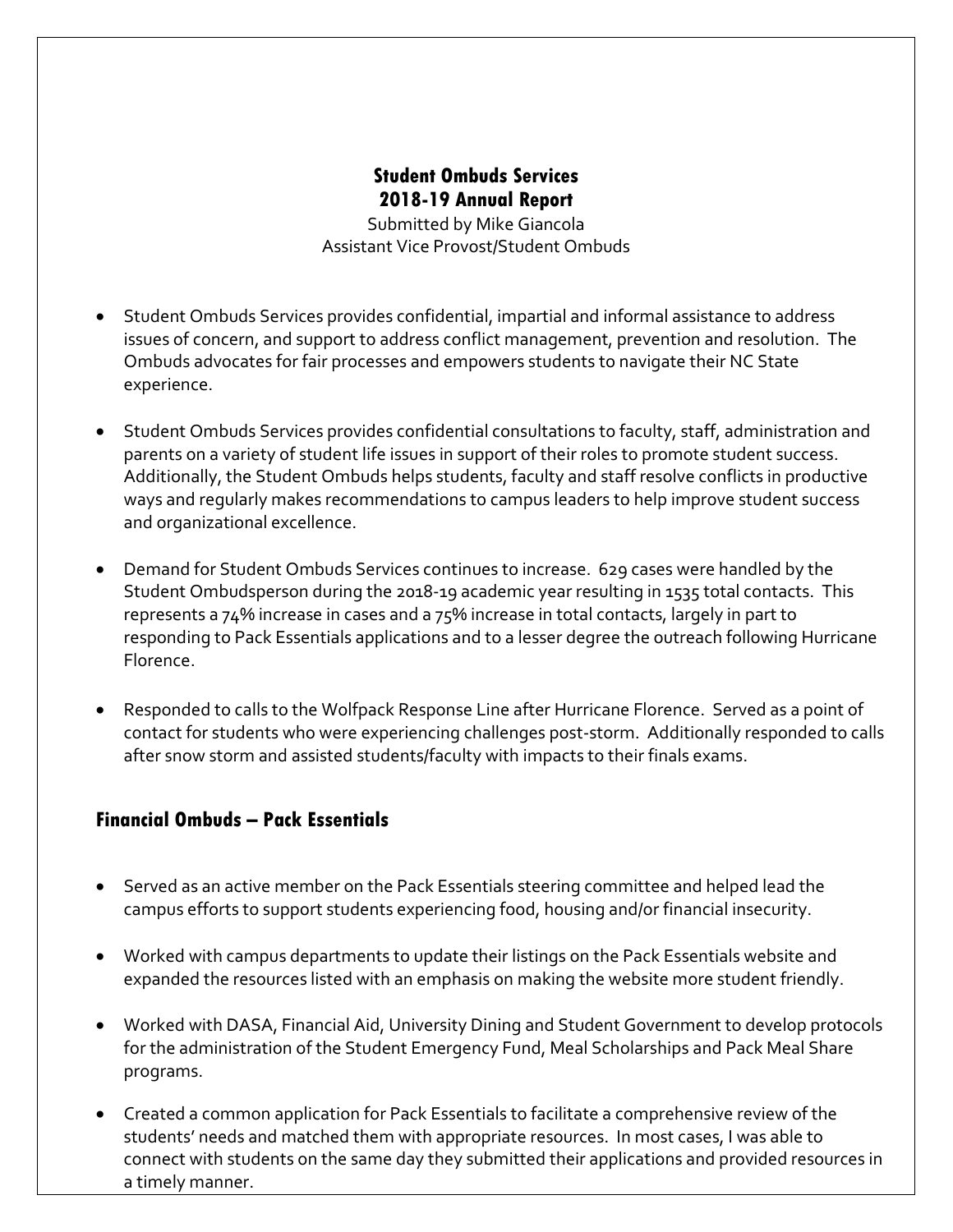and made appropriate connections to available resources. Reviewed 305 of the 356 Pack Essentials applications submitted in 2018-19 (Financial Aid reviewed 51 of the 100 applications submitted after Hurricane Florence).

- o Student Emergency Fund 92 awards totaling \$42,735
- o Meal Plan Scholarships 23 valued at approximately \$24,205
- o Meal Share program 2727 meals shared with students
- Served as consultant for the Office of International Services/Global Engagement and College of Veterinary Medicine to help them think through how to serve students who were experiencing food, housing and/or financial hardships.
- Assisted campus department that wanted to sponsor two students and their families during the holidays that were impacted by Hurricane Florence. Identified families and facilitated getting items to them.
- Assisted several students who were victims of fraud and helped connect them to appropriate resources.
- Provided outreach to TRIO students and others receiving SNAP benefits that were impacted by government shutdown.
- Provided limited outreach to students who submitted Pack Essentials applications to alert them to campus jobs, resources and other opportunities.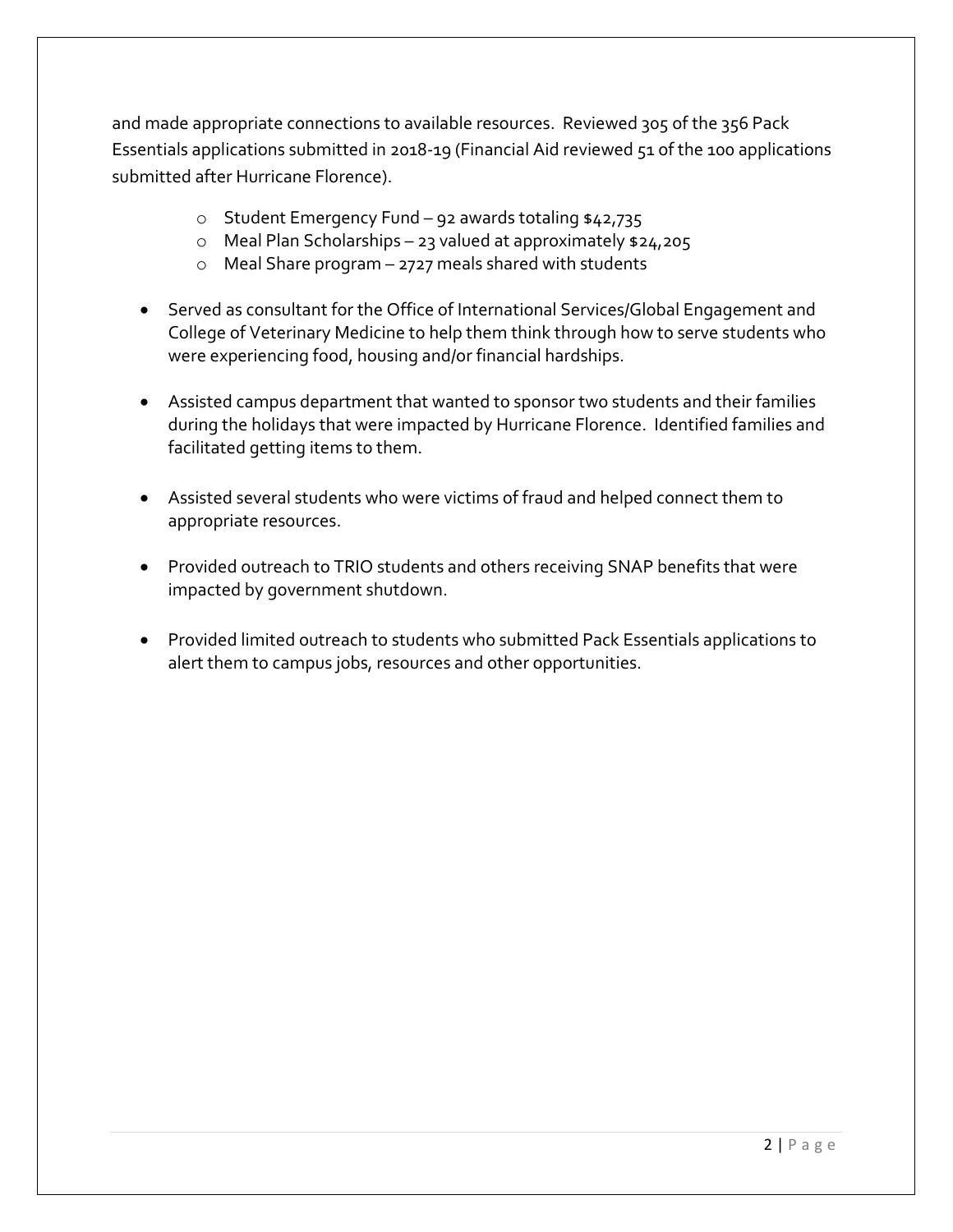

## **Student Ombuds Services Cases (since inception)**

- 74% increase in cases over 2017-18.
- 75% increase in number of contacts over 2017-18.
- Significant growth was attributed to Pack Essentials applications and outreach after Hurricane Florence.

Note: Each visitor to the office constitutes a unique case (If there are multiple students involved in the same situation, collectively they are recorded as one case). A contact refers to each interaction with a visitor and any contacts made on their behalf to a campus entity.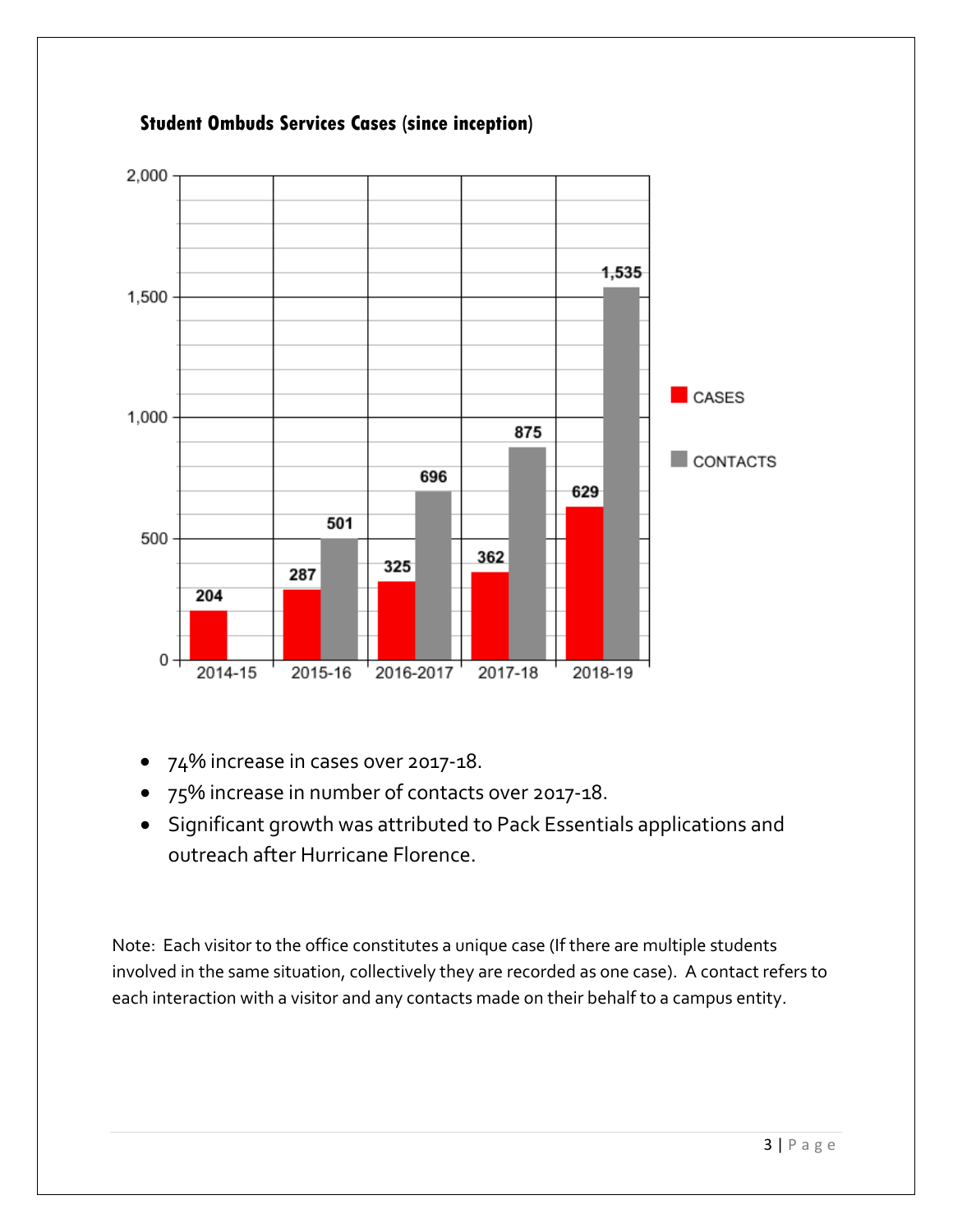# **Types of Cases**



- NOTE: Graph does not include Pack Essentials applications.
- General Academic Concerns include grade disputes, concerns regarding treatment by professors and related academic policies.
- UG Academic (medical) often involved requests for assistance after some traumatic medical incident (car accident, difficult diagnosis, etc.)
- UG Academic (mental health) often involved requests for assistance during or after psychological distress (stress, hospitalization, etc.)
- Most judicial cases involved students wanting to better understand their rights within the student judicial process and possible consequences should they be found responsible for a violation of the code of conduct. Academic integrity cases continue to be the largest number of these cases.
- Most absence verification cases were handled by the AV Officer. Cases handled by SOS typically involved more complicated cases that required additional follow-up or support.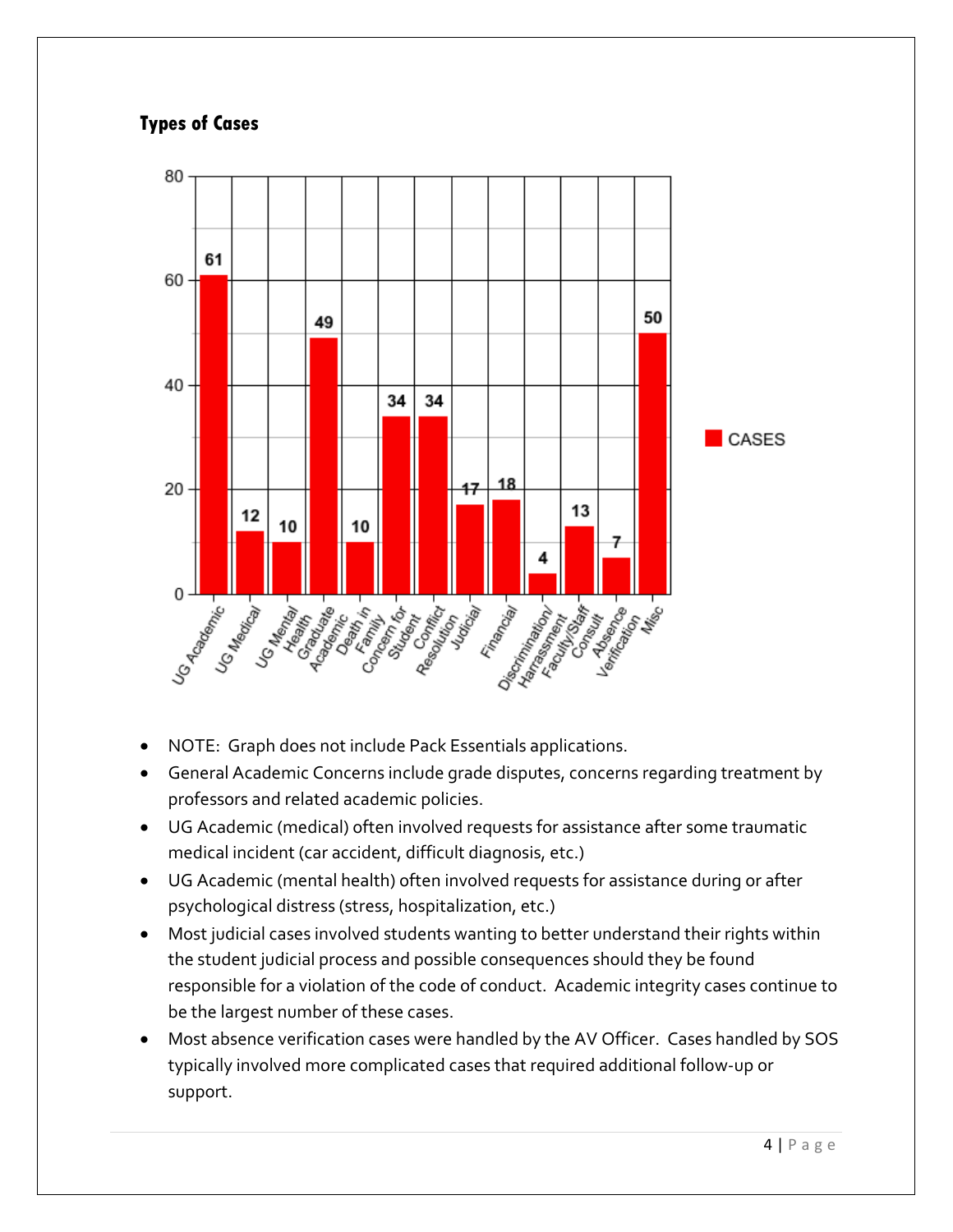# **Visitor Status**



• Most contacts from faculty/staff were to consult on a student related issue or share a concern about a student.

## **Selected Cases & Recommendations**

Recommendations are shared with units, departments, colleges and administrators on an ongoing basis. *(Note: This is a partial list and efforts have been taken to maintain confidentiality for the visitor. More specific issues and concerns are shared with the appropriate administrators per the Student Ombuds' charter).*

- Surfaced issue to graduate school regarding several graduate students who received unconditional passes on their doctoral defenses and then were expected to rewrite significant parts of their dissertation and or conduct further research.
- Provided support for student living in public spaces and helped identify transitional housing until student could move in to fall assignment.
- Reached out to OIS with perception that TA decisions were being made based on international status. Helped surface the concern to the Graduate School.
- Facilitated discussions between graduate student and PI to help open the lines of communication and address concerns that had been raised.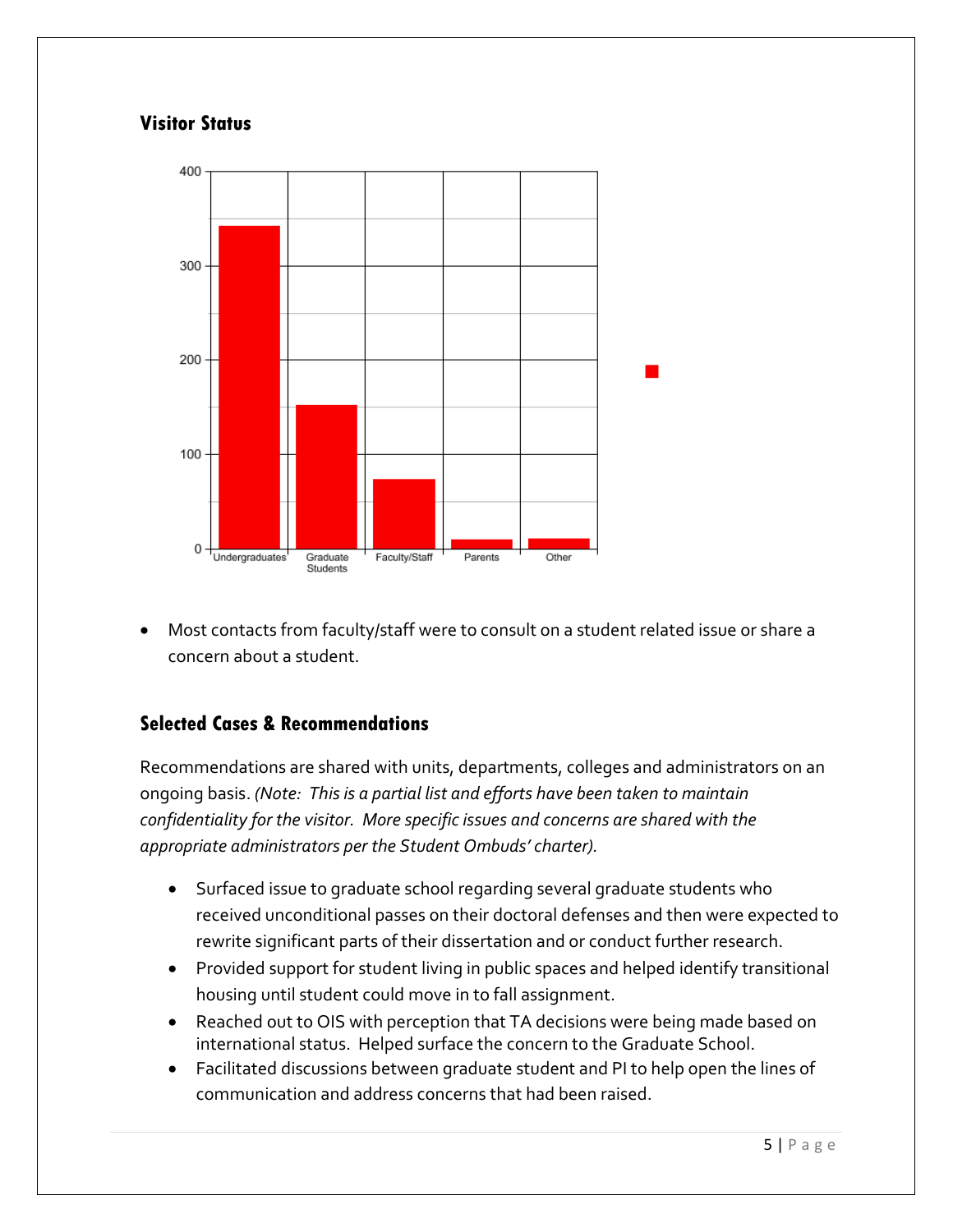- Met with Office of Student Conduct, Division of Academic and Student Affairs and the Graduate School to share feedback about their operations and discuss student trends.
- Surfaced safety concern to library staff and Campus Police after becoming aware of concern on social media.
- Served as point of contact for family whose daughter was dealing with serious health concern at the same time as the family was dealing with Hurricane Florence.
- Surfaced concern about staff member who had damage to personal property in campus apartment during Hurricane. Recommended department formalize language in training materials and offer letter about need for renter's insurance.
- Facilitated discussion between several pairs of graduate students who were experiencing conflicts.
- Assisted graduate student who was being blackmailed with on-line video by someone overseas. Helped connect to appropriate resources.
- Worked with Graduate School and Human Resources to gain clarity on whether graduate students were eligible for FMLA. Participated in conversations about a possible medical leave policy for graduate students.
- Advised faculty member on possible solutions to address student payroll issue that impacted students participating in special internship program.
- Shared concern with appropriate campus leaders about graduate student stipends and impact on students' food/housing security.
- Provided consultation to campus department that was having an issue with a student employee. Advised on policies and practices that would help support student development and meet unit's objectives.

## **Assessment:**

- Based on a survey of visitors to Student Ombuds Services: (23% response rate)
	- o 93% indicated that scheduling was easy and convenient
	- o 94% reported being able to meet with Ombuds in a timely manner
	- o 96% said the Ombuds was courteous and helpful
	- o 92% indicated Ombuds was objective throughout interactions
	- o 92% reported the Ombuds was knowledgeable of institutional policies and procedures.
	- o 93% trust the Ombuds to maintain confidentiality
	- o 92% would refer others to Student Ombuds Services
	- o Selected comments from the survey included: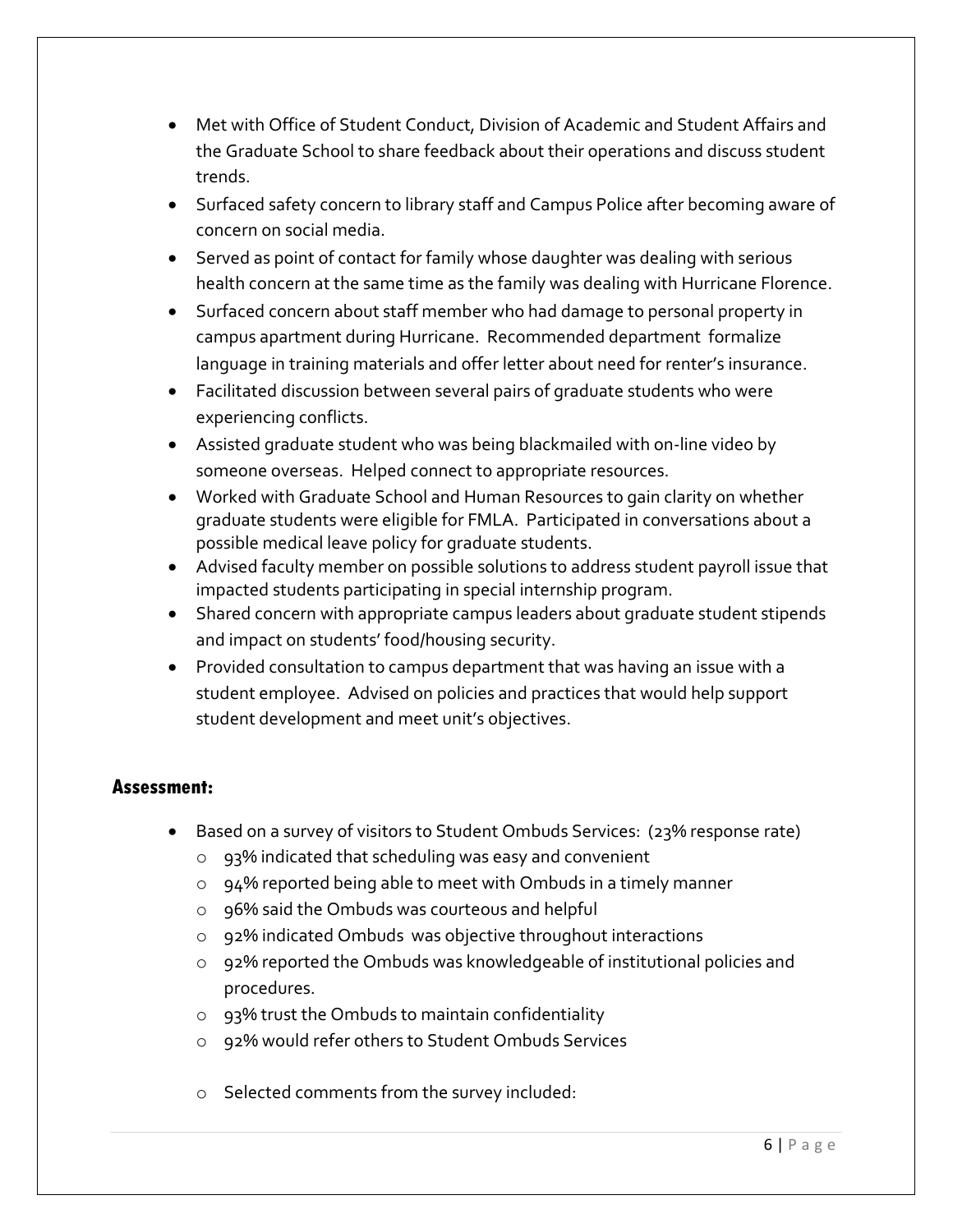- **The Student Ombuds Services is great! Such a great resource for** students on campus."
- "Quick response, kind and immediately offered to reach out to my son."
- "Mike was very respectful and helpful in aiding me in properly communicating with my advisor and my department"
- "…helped quickly resolve my issue and make it possible for me to take a makeup test."
- " "Didn't really help me resolve my issue, but nobody at the university was able to assist me toward resolving the issue conclusively."
- "I enjoyed working with Mike. He was good about carefully entering the conversation and allowing myself and the other person talk things out."
- " "It was very helpful sometimes it is just helpful to discuss an issue, even if it is not resolved."
- "More marketing...about who they are and how they can help."
- "As a staff member, Ombuds has been one of the greatest resources I have to provide students with support…"
- "Professional and confidential"
- "Excellent—for multiple cases, the response has always been timely, supportive, and affirming for student care."

#### **Pack Essentials:**

- Based on a survey of students who completed a Pack Essentials application: (19% response rate)
	- $\circ$  97% indicated Ombuds followed up within 24 hours of submitting application
	- o 95% felt their concerns were listened to and were treated with respect
	- o 97% felt comfortable talking to the Ombuds
	- o 97% felt Ombuds was knowledgeable about campus and community resources
	- o 97% felt Ombuds provided options and appropriate resources to assist
	- o 97% felt support was helpful and allowed them to focus on their success
	- o Selected comments from the survey included:
		- "Mike was extremely helpful and genuinely concerned for me. He was also relatable. I didn't feel like a number in a crowd of many. This is another reason why I'm grateful for NCSU."